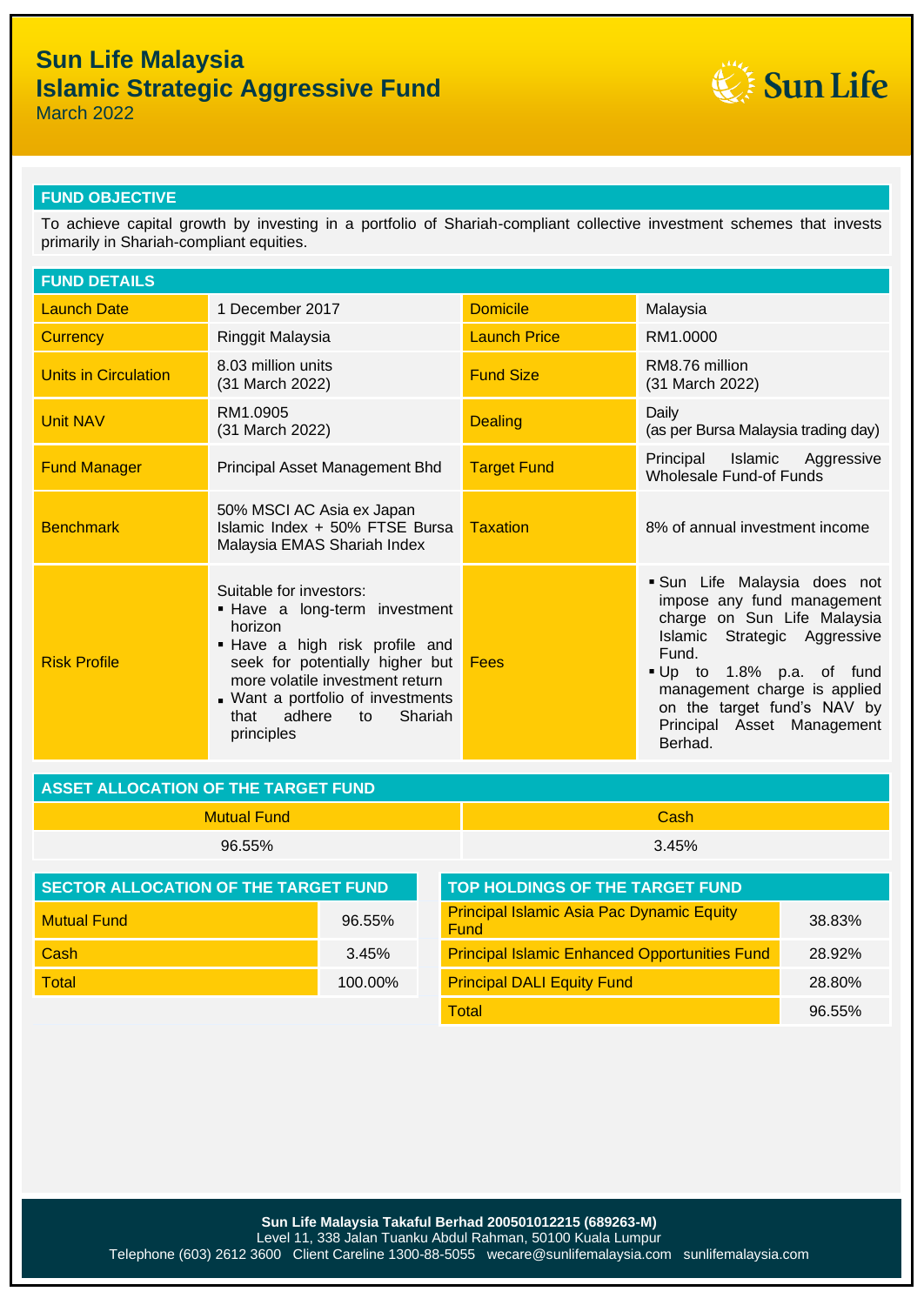

#### **PERFORMANCE RECORD**

This fund feeds into Principal Islamic Aggressive Wholesale Fund-of-Funds ("target fund") with the objective to achieve capital growth by investing in a portfolio of Shariah-compliant collective investment schemes that invest primarily in Shariah-compliant equities.

Table below shows the investment returns of Sun Life Malaysia Islamic Strategic Aggressive Fund versus its benchmark as at 31 March 2022:

| $\frac{9}{6}$    | <b>YTD</b> | 1 <sub>M</sub> | 3M      | 6M      | 1-Year  | <b>3-Years</b> | <b>Since</b><br><b>Inception</b> |
|------------------|------------|----------------|---------|---------|---------|----------------|----------------------------------|
| Fund*            | $-5.11$    | $-1.31$        | $-5.11$ | $-4.40$ | $-5.04$ | 19.65          | 9.05                             |
| <b>Benchmark</b> | $-4.40$    | -1.68<br>- 1   | $-4.40$ | $-4.13$ | $-7.14$ | 13.26          | 2.55                             |

*\* Calculation of past performance is based on NAV-to-NAV*

**Notice: Past performance of the fund is not an indication of its future performance which may differ. The fund performance is not guaranteed.**

### **FUND MANAGER'S COMMENTS**

In March, the Fund fell 1.31% outperforming the benchmark by 0.37pt as the Islamic Index fell 2.0% during the month, led by China while Australia and India outperformed. Geopolitical tensions and elevated inflation weighed on investors' sentiment.

Beyond the Russia-Ukraine conflict, we expect the focus to return to the elevated inflation print across many countries and central banks' response in the months ahead. The near term inflation print will be complicated by the supply side impact on various commodities especially energy from the Ukrainian invasion. Market expectations implied by the Fed Funds Future is pricing 8-9 rate hikes for 2022. The trajectory of inflation and resultant bond yields from here-on would be a key indicator of any reversion in investor appetite.

In China, the government attempted to keep the stock market stable amidst the market rout with efforts to support overseas share listing as well as easing regulatory actions on internet platform companies. This is in line with our view that the government will maintain its supportive monetary and fiscal policy after a self-inflicted slowdown last year. Our approach in China has been focused on stock specific ideas that are likely to benefit from regulatory tailwinds or sectors with drivers that are less dependent on the macro.

We are fully invested and plan to diversify our holdings across businesses and geographies. Our recent purchases were in areas of pharmaceutical outsourcing, ASEAN telco and HK suburban mall operator. We funded these purchases by trimming selected stocks where growth durability is lacking. Off-benchmark stocks contribute ~40% to our holdings.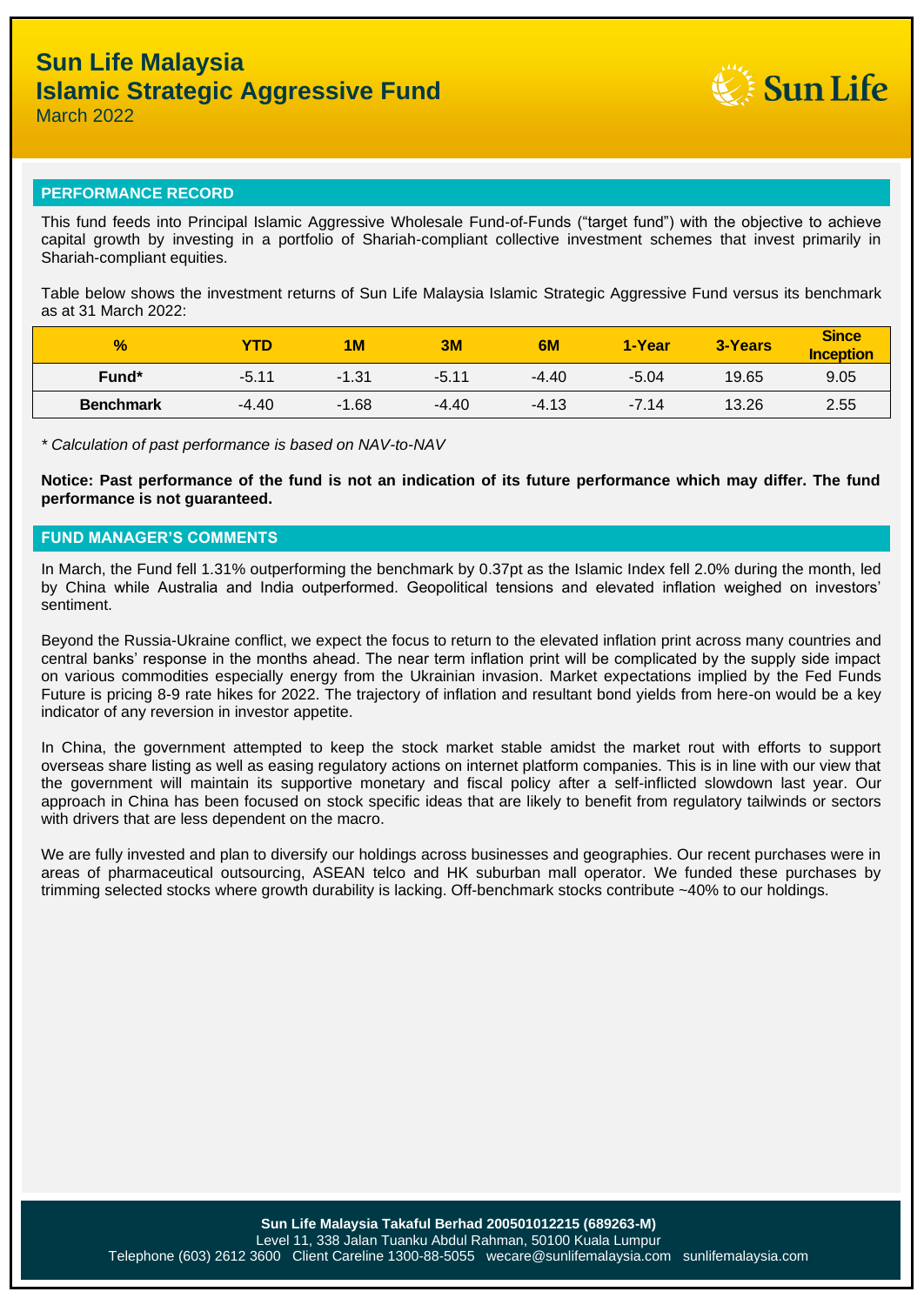## **Sun Life Malaysia Islamic Strategic Aggressive Fund**



March 2022

| <b>RISKS</b>                                                                                                     |                                                                                                                                                                                                                                                                                                                                                                                                                                                                                                                                                                                                                                                                                                                                                                                                                                                                                                                                                |  |  |
|------------------------------------------------------------------------------------------------------------------|------------------------------------------------------------------------------------------------------------------------------------------------------------------------------------------------------------------------------------------------------------------------------------------------------------------------------------------------------------------------------------------------------------------------------------------------------------------------------------------------------------------------------------------------------------------------------------------------------------------------------------------------------------------------------------------------------------------------------------------------------------------------------------------------------------------------------------------------------------------------------------------------------------------------------------------------|--|--|
| All investment carries some form of risks. The potential key risks include but are not limited to the following: |                                                                                                                                                                                                                                                                                                                                                                                                                                                                                                                                                                                                                                                                                                                                                                                                                                                                                                                                                |  |  |
| <b>Market risk</b>                                                                                               | Market risk refers to the possibility that an investment will lose value because of a general<br>decline in financial markets, due to economic, political and/or other factors, which will result in<br>a decline in the target fund's NAV.                                                                                                                                                                                                                                                                                                                                                                                                                                                                                                                                                                                                                                                                                                    |  |  |
| <b>Inflation risk</b>                                                                                            | This is the risk that your investment in the target fund may not grow or generate income at a<br>rate that keeps pace with inflation. This would reduce your purchasing power even though the<br>value of the investment in monetary terms has increased.                                                                                                                                                                                                                                                                                                                                                                                                                                                                                                                                                                                                                                                                                      |  |  |
| <b>Manager's Risk</b>                                                                                            | This risk refers to the day-to-day management of the target fund by Principal which will<br>impact the performance of the target fund. For example, investment decisions undertaken by<br>Principal, as a result of an incorrect view of the market or any non-compliance with internal<br>policies, investment mandate, the deed, relevant law or guidelines due to factors such as<br>human error or weaknesses in operational process and systems, may adversely affect the<br>performance of the target fund.                                                                                                                                                                                                                                                                                                                                                                                                                              |  |  |
| <b>Reclassification of</b><br><b>Shariah status risk</b>                                                         | This risk refers to the risk that the currently held Shariah-compliant securities in the target<br>fund may be reclassified as Shariah non-compliant in the periodic review of the securities by<br>the Shariah Advisory Council of the Securities Commission Malaysia (SACSC), Shariah<br>adviser of the issuer, the Shariah Adviser or the Shariah boards of the relevant Islamic<br>indices. If this occurs, Principal will take the necessary steps to dispose of such securities.<br>There may be opportunity loss to the target fund due to the target fund not being allowed to<br>retain the excess gains derived from the disposal of the Shariah non-compliant securities. In<br>the event that the Shariah non-compliant securities are disposed of at a price lower than the<br>investment cost, it may adversely affect the value of the target fund. Thus, it may cause the<br>NAV of the target fund or price of units to fall. |  |  |
| <b>Risk associated with</b><br>investing in Islamic CIS                                                          | Since the target fund will invest entirely into Islamic CIS, there is a risk of concentration into<br>Islamic CIS, in which the Islamic CIS's management company has absolute discretion over<br>the Islamic CIS's investment technique and knowledge, operational controls and<br>management. In the event of mismanagement of the Islamic CIS and/or the management<br>company, the NAV of the target fund, which invests into those Islamic CIS would be affected<br>negatively. Should the situation arise, Principal will seek for another Islamic CIS that is<br>consistent with the objective of the target fund.                                                                                                                                                                                                                                                                                                                       |  |  |
| <b>Country risk</b>                                                                                              | The target fund may invest into Islamic CIS which can be domiciled in various countries.<br>Therefore, the target fund will be subjected to risks specific to the countries in which the<br>Islamic CIS are domiciled. Such risks include adverse changes in economic fundamentals,<br>social and political stability, laws and regulations and foreign investments policies. These<br>factors may have an adverse impact on the price of the Islamic CIS, which will depress the<br>Islamic CIS's NAV growth, and consequently depress the target fund's NAV growth.                                                                                                                                                                                                                                                                                                                                                                          |  |  |